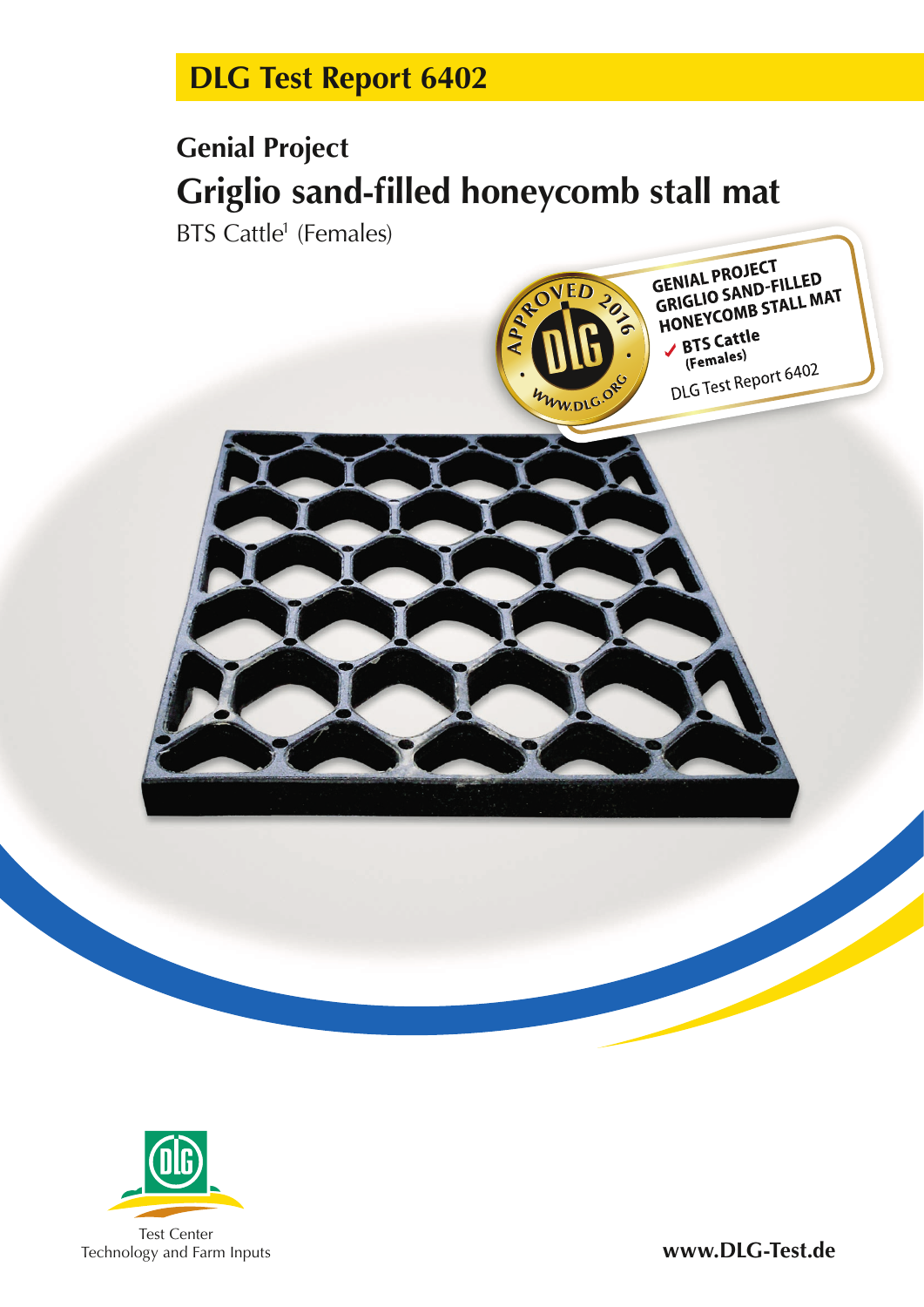#### **DLG-APPROVED Single valuedetermining criteria**

A quality mark "DLG-APPROVED for single value-determining criteria" is awarded to agricultural products which successfully passed a smaller-scope DLG usability test according to independent and re cognized evaluation criteria. The test intends to highlight special innovations and key criteria of the test item. The test can focus on criteria from the DLG testing framework for full tests or on other individual features or qualitative criteria. The minimum requirements, the test conditions and procedures as well as the evaluation guidelines of the test results are determined in

consultation with a DLG expert group. They comply with the generally recognized technology rules as well as with scientific and agricultural knowledge and requirements. The successful test concludes with the publishing of a test report and the awarding of a quality mark which is valid for five years following the award date.

The DLG Approved "BTS Cattle<sup>1</sup>" included joint inspections and behavioural observations during standing up and lying down in three working farms, as well as measurement of deformability on test rigs at the DLG Test Center



**GENIAL PROJECT GRIGLIO SAND-FILLED HONEYCOMB STALL MAT** ✔ BTS Cattle (Females) DLG Test Report 6402

Technology and Farm Inputs. Data was acquired and analysed in accordance with the "Requirements of the BTS Programme Regarding Deformable Mattresses for Bovine Livestock" (Swiss Ethics Programme Ordinance of 25th June 2008, Annex 3).

Other criteria were not investigated.

### Assessment – Brief Summary

The Griglio sand-filled honeycomb stall mat tested here was investigated with regard to comfort characteristics on test rigs in the DLG Appoved Test "BTS Cattle<sup>1</sup>". Joint inspections were carried out in three real-life farms, and be havioural observations were

made during standing up and lying down. The requirements of the BTS programme regarding deformable mattresses for bovine livestock (Swiss Ethics Programme Ordinance of 25th June 2008, Annex 3) are met.

<sup>1</sup> Swiss support programme for especially animal-friendly housing systems ("Besonders tierfreundliche Stallhaltungssysteme", BTS)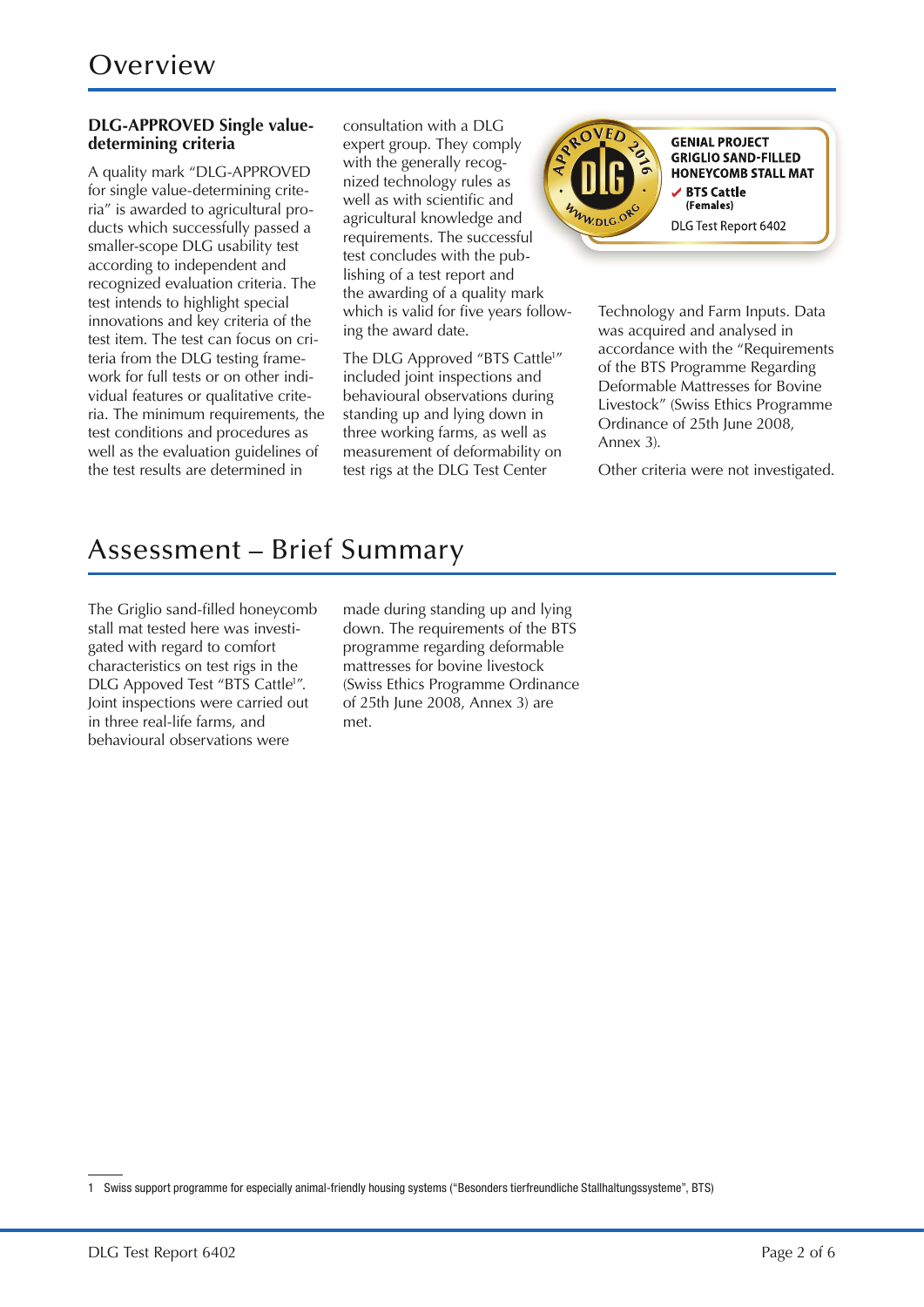Genial Project Strada Provinciale 20 I-26010 Salvirola (CR)

Product: Griglio sand-filled honeycomb stall mat

Contact: Telephone: +39 0373 72212 Fax: +39 0373 72046 info@genialproject.com www.genialproject.com

#### **Manufacturer/Applicant Description and technical data**

Griglio sand-filled honeycomb stall mat. Made of rubber for deep-bedding stalls for cows and bovine animals.

- with 36 square holes, approx ca. 28,5 cm x 20 cm, that are filled with sand
- straw chaff should be spread over the surface to a depth of approx. 5 cm
- length approx. 151 cm, width approx. 113 cm, height approx. 12.5 cm
- weight approx. 50 kg for each mat
- shore hardness A: approx. 82

The mats are fastened to the designated fastening points on the floor using 12 bolts plus washers and dowels.

### The Method

#### **Deformability and elasticity**

The deformability is measured using ball-indentation tests in new condition and following permanent tread load with a calotte  $(r = 120$  mm) and a penetration force of 2,000 N (corresponding to approx. 200 kg).

#### **Permanent tread load**

The permanent tread load is measured on a test rig with a round steel foot with 100,000 alternating loads at 10,000 N (corresponding to

approx. 1,000 kg). The steel foot is adapted to the natural conditions as an "artificial cow foot". The foot has a diameter of 105 mm and therefore a contact area of 75 cm²; the carrying edge of the hoof is simulated by a 5 mm wide ring on the periphery of the sole that projects 1 mm above the rest of the surface.

#### **Animal health**

At a minimum of three farms, the tarsi (ankle joints) of all<sup>2</sup> cows held in the relevant cowsheds are examined by an independent specialist with relevant experience, and the animals' behaviour while standing up and lying down on the floor covering is observed.

Mats of the make to be tested are installed in all cubicles at least three months before examination. The examined cows are held exclusively in the relevant cowshed for at least three months before the examination; i.e. they have no access to grazing.

<sup>2</sup> Exceptions: cows in the first trimester of lactation / non-lactating cows / cows that were held in the relevant cowshed for less than three months prior to examination (e.g. purchased; see 2.4) / cows that often lie in the walkway / cows that are ill or were ill recently (e.g. recumbency after calving) / cows injured due to an accident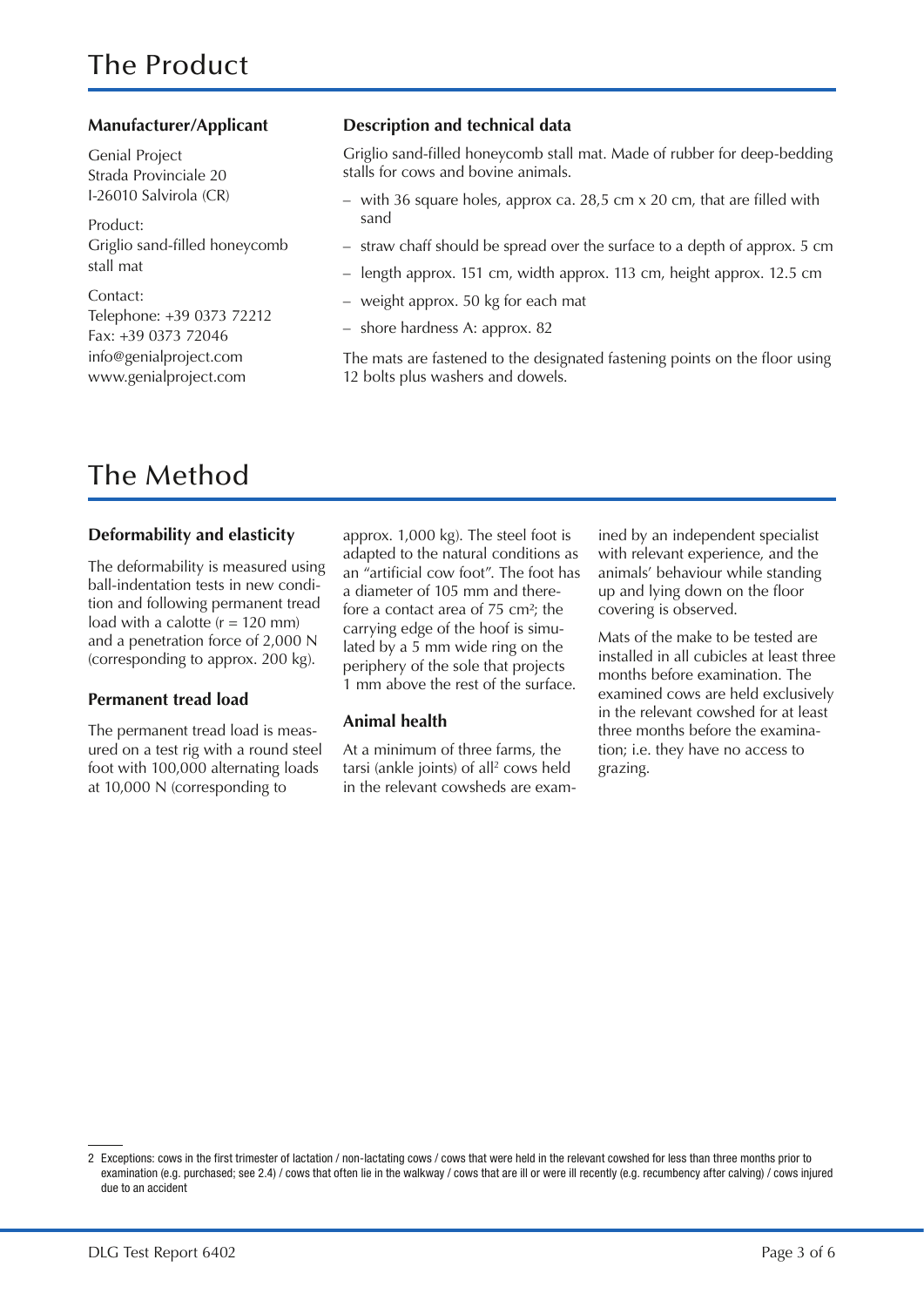#### **Animal health**

At three farms, the tarsi (ankle joints) of 103 cows were examined by an independent specialist with relevant experience, and the animals' behaviour while standing up and lying down on the floor covering was observed.

The requirements relating to BTS conformity are met.

### **Deformability and elasticity**

A penetration depth of 26.6 mm was determined in ball-indentation tests in new condition with a calotte  $(r = 120 \text{ mm})$  and a penetration force of 2,000 N (corresponding to approx. 200 kg). A bearing pressure of 10.0 N/cm² was cal culated from this, indicating a relatively small load on the carpal joints when lying down and



standing up. The elasticity was measured following a permanent loading test with a steel foot (contact area 75 cm²) with 100,000 alternating loads at 10,000 N. Following the endurance test, the penetration depth of the calotte decreased from 26.6 mm to 11.4 mm. The bearing pressure increased from 10.0 N/cm² to 23.3 N/cm² (see Figure 2). This corresponds to a decrease in deformability and elasticity.

The requirements relating to BTS conformity are met.

#### **Permanent tread load**

Clear wear was observed at the base of the honeycomp following permanent tread load with a steel foot (contact area 75 cm²) on a test rig with 100,000 alternating loads at 10,000 N (corresponding to approx. 1,000 kg). Permanent deformation was observed.

#### *Figure 2:*

*Deformability, penetration depth of the calotte (r = 120 mm) as function of bearing pressure*



*Figure 3: The shown joint was examinated*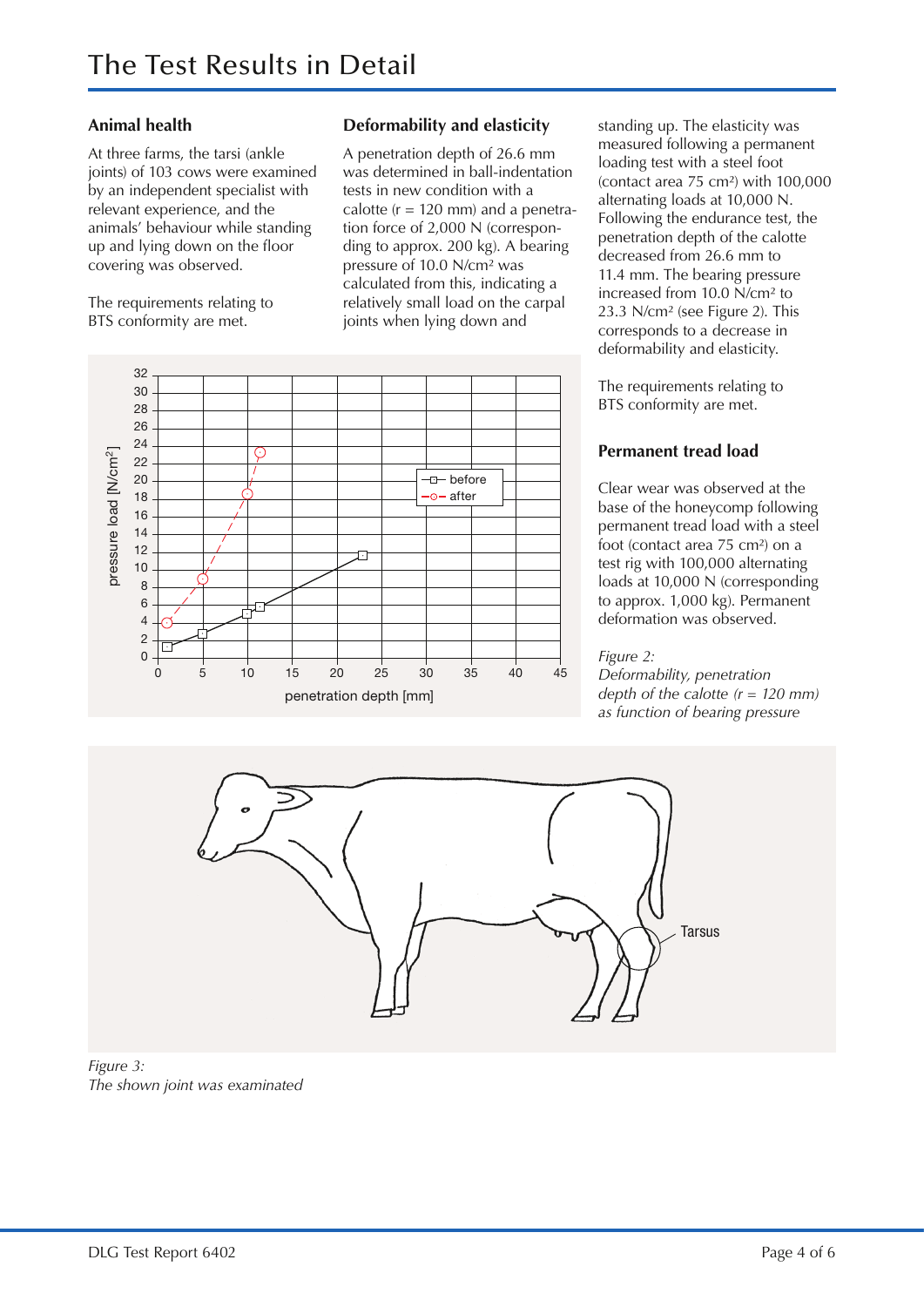#### *Table 1: Requirements for BTS conformity – test results – evaluation*

|                                     |                                                                                                                         | <b>Requirement for</b><br><b>BTS</b> conformity <sup>3</sup> | <b>Test results</b> | <b>Evaluation</b> |
|-------------------------------------|-------------------------------------------------------------------------------------------------------------------------|--------------------------------------------------------------|---------------------|-------------------|
| <b>Animal health</b>                |                                                                                                                         |                                                              |                     |                   |
|                                     | 1. Tarsi (ankle joints) with scabs or open wounds as %<br>of examined tarsi                                             | max. 25%                                                     | $8.8\%$             | requirement met   |
|                                     | <b>2.</b> Tarsi with larger scabs $(> 2 \text{ cm})$ or larger open wounds $(> 2 \text{ cm})$<br>as % of examined tarsi | max. $8\%$                                                   | $1.5\%$             | requirement met   |
|                                     | <b>3.</b> Tarsi with another serious change (e.g. change in size) as % of<br>examined tarsi                             | max. 1%                                                      | $0\%$               | requirement met   |
|                                     | 4. Other serious physical harm to the animals that could be<br>caused by the sand-filled honeycomb stall mat            | none                                                         | none                | requirement met   |
|                                     | 5. Behavioural abnormalities that could be caused by the<br>sand-filled honeycomb stall mat.                            | none                                                         | none                | requirement met   |
| <b>Deformability and elasticity</b> |                                                                                                                         |                                                              |                     |                   |
|                                     | 6. Penetration depth into the sand-filled honeycomb stall mat<br>in new condition                                       | $min. 10$ mm                                                 | 26.6 mm             | requirement met   |
|                                     | 7. Penetration depth into the sand-filled honeycomb stall mat<br>following permanent tread load                         | min. 8 mm                                                    | 11.4 mm             | requirement met   |

### Summary

The tested Griglio sand-filled honeycomb stall mat meets the requirements of the BTS programme regarding deformable

mattresses for bovine livestock (Swiss Ethics Programme Ordinance of 25th June 2008, Annex 3).

3 According to the requirements of the Swiss Federal Office for Agriculture, Berne, of March 2004